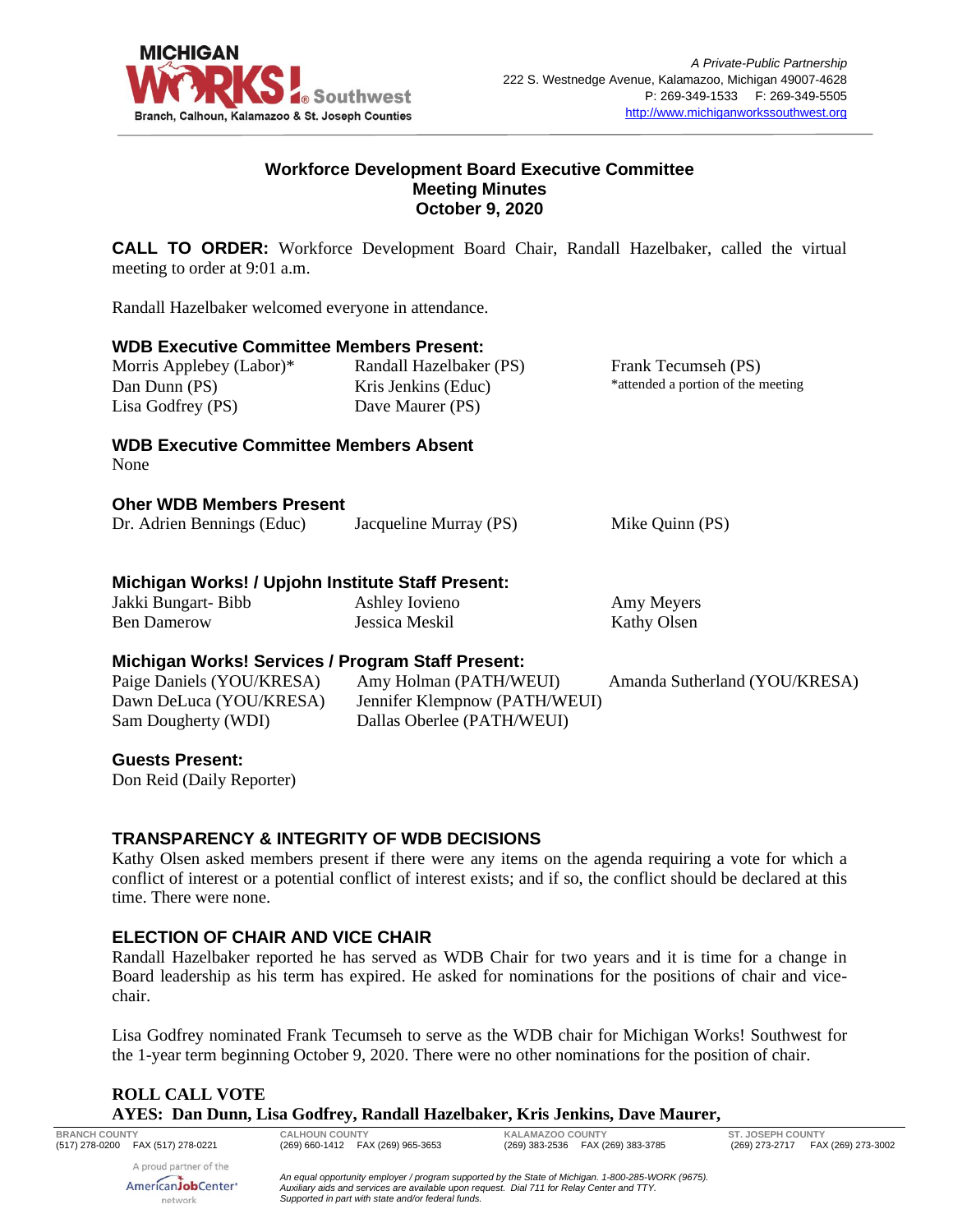#### **NAYS: None. ABSTENTIONS: Frank Tecumseh. MOTION CARRIED.**

Lisa Godfrey nominated Dan Dunn to serve as WDB vice chair for Michigan Works! Southwest for the 1 year term beginning October 9, 2020. There were no other nominations for the position of vice- chair.

#### **ROLL CALL VOTE AYES: Lisa Godfrey, Randall Hazelbaker, Kris Jenkins, Dave Maurer, Frank Tecumseh NAYS: None. ABSTENTIONS: Dan Dunn. MOTION CARRIED.**

Randall Hazelbaker asked the new chair and vice chair to each give a short bio regarding their experience. Frank Tecumseh provided a brief history of boards he has served on which included Meals on Wheels, Boys and Girls Club and the United Way. Dan Dunn also provided a brief history of the boards he has served on which included serving as State Director for Michigan SHRM, Ministry with Community, Big Brothers Big Sisters and committee work for Loaves and Fishes and United Way. Randall Hazelbaker then turned over the meeting to Frank Tecumseh. Mr. Tecumseh thanked Mr. Hazelbaker for his service as chair.

## **APPROVAL OF MINUTES – (***Exhibit A)*

**ROLL CALL VOTE: AYES: Dan Dunn, Lisa Godfrey, Randall Hazelbaker, Kris Jenkins, Dave Maurer NAYS: None.** 

## **CITIZENS' TIME**

No comments.

# **COMMITTEE REPORTS**.

No Reports.

#### **NEW BUSINESS WDB Plans**

Amy Meyers requested board consideration and approval of three workforce development plans.

#### **FY2021 Food Assistance Employment and Training (FAE&T)** *(Exhibit B1)*

Amy Meyers reported MW! Southwest was allocated \$103,534 for the Food Assistance Employment and Training (FAE&T) program for fiscal year 2021. She noted that this is a decrease from the \$113,444 allocation received in FY2020. Allocations are based on the number of Food Assistance Program (FAP) cases by county. The FAE&T Program serves adults who are receiving Food Assistance, between the ages of 18 and 49, and who do not have minor dependents on their Food Assistance Program (FAP) case. The FAE&T funds may only be used to provide employment and training activities as well as supportive services to individuals referred to Michigan Works! by the Michigan Department of Health and Human Services (MDHHS).

#### **FY2020 Unemployment Insurance Reclassification** *(Exhibit B2)*

Amy Meyers reported that in response to Michigan Works! agencies throughout the State assisting the Unemployment Insurance Agency (UIA) with unemployment claims processing, Michigan Works! Areas were allocated Unemployment Insurance Funding of which \$244,525 was allocated to MW! Southwest. The funding awarded in this policy will assist Michigan Works! Agencies (MWAs) that aided the Unemployment Insurance Agency (UIA) during the peak months of the pandemic. This funding opportunity allows MWAs to reclassify costs previously allocated to WIOA Adult, WIOA Dislocated Worker, TANF, and Wagner-Peyser, as appropriate. Funds allocated in this policy are available for reclassification or expenditure from mid-March through September 30, 2020.

*--------------------------------------------------------------------------------------------------------------------------------------------------------------------------------------------------------------------------------------------*

# **FY2021 Partnership.Accountability.Training.Hope. (PATH)** *(Exhibit B3)*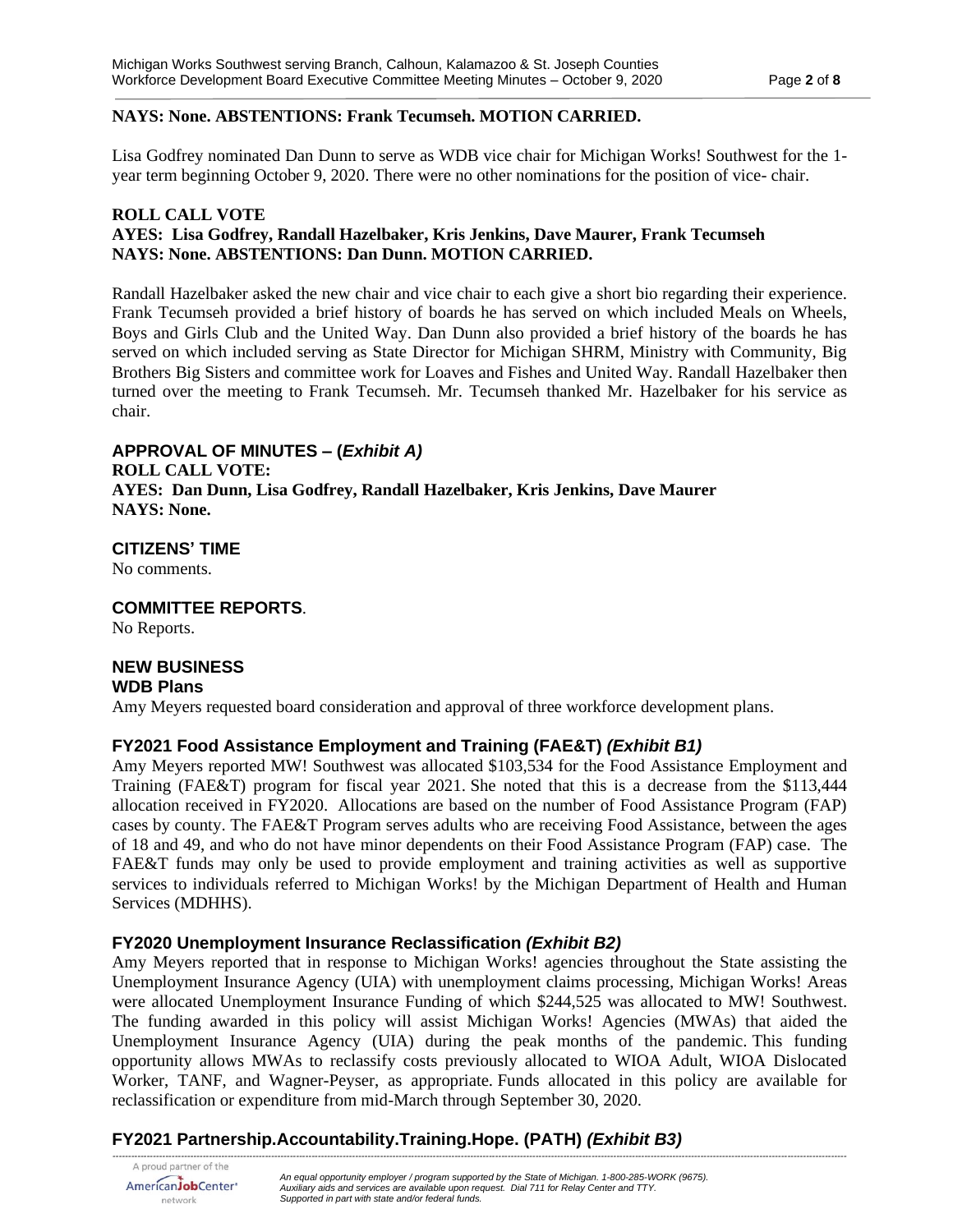Amy Meyers reported Michigan Works! Southwest received an allocation in the amount of \$3,153,271 for FY 2021 for the Partnership.Accountability.Training.Hope. (PATH) program. This allocation reflects a minimal increase in comparison to the FY2020 allocation for PATH which was \$3,022,693. This program operates on an October fiscal/program year. Individuals eligible for participation in PATH include Family Independence Program (FIP) cash assistance recipients and applicants referred to the program by the Department of Health and Human Services (DHHS). FIP applicants begin with a 10-day application eligibility period (AEP) where they have the opportunity to work one-on-one with a Career Coach to identify and address barriers to employment and begin working on other activities related to gaining employment. As of October 1, 2020, the AEP time frame has been reduced from 21 days to 10 days. The intent of this change is to allow FIP recipients to receive the much-needed benefits more quickly. PATH also provides individuals with training, work experience opportunities, and supportive services to help obtain and retain employment.

**Motion made by Kris Jenkins and supported by Dan Dunn to approve the FY2021 Food Assistance Employment and Training (FAE&T), the FY2020 Unemployment Insurance, and the FY2021 Partnership.Accountability.Training.Hope. (PATH) Program Plans.**

#### **ROLL CALL VOTE:**

**AYES: Dan Dunn, Lisa Godfrey, Randall Hazelbaker, Kris Jenkins, Dave Maurer NAYS: None. MOTION CARRIED.**

## **WDB Policies**

## **WDB Policy 10 Rev 06 Standards of Conduct** *(Exhibits C1 & C2)*

Kathy Olsen request Board consideration and approval of changes made to the Workforce Development Board Policy #10 'Standards of Conduct'. She reported the revisions include updating state references; strengthening the use of the term 'nepotism' throughout the policy; changing the term 'family member' to 'immediate family' to algin with the State's terminology; and updating the family member list to align the State policy list. She further reported that the local Nepotism and Conflict of Interest Forms have also been updated to align with these changes.

**Motion made by Dave Maurer and supported by Randall Hazelbaker to approve the Workforce Development Board Policy 10 Rev 06 Standards of Conduct.**

#### **ROLL CALL VOTE: AYES: Dan Dunn, Lisa Godfrey, Randall Hazelbaker, Kris Jenkins, Dave Maurer NAYS: None. MOTION CARRIED.**

## **Request for Proposal (RFP) Update**

Amy Meyers reported a Request for Proposal (RFP) was released approximately two weeks ago to seek marketing services to support the work of the Michigan Works! Southwest Healthcare Consortium. Funding for this work was provided through the MICA 2.0 grant. The plan which was approved by the Board earlier this year included using a portion of the funds to support and promote the career pathways in healthcare. The RFP is for marketing services to assist in the implementation and creation of an outreach plan. Members of the Healthcare Consortium will be reviewing the responses received and staff will not need to call on volunteers from this group to assist in the review.

## **WDB Appointments** *(Exhibit D)*

Kathy Olsen requested Board consideration and approval of two new appointments representing the private sector to the Michigan Works! Southwest Workforce Development Board. The first is to appoint Brianna Underwood, Employee Relations Specialist at Grace Health, representing Calhoun County. The second is to appoint Angila Wilson, Engagement Manager at GT Independence, representing St. Joseph County. Both appointments are for the balance of two-year terms that began October 1, 2019 and which end on September 30, 2021.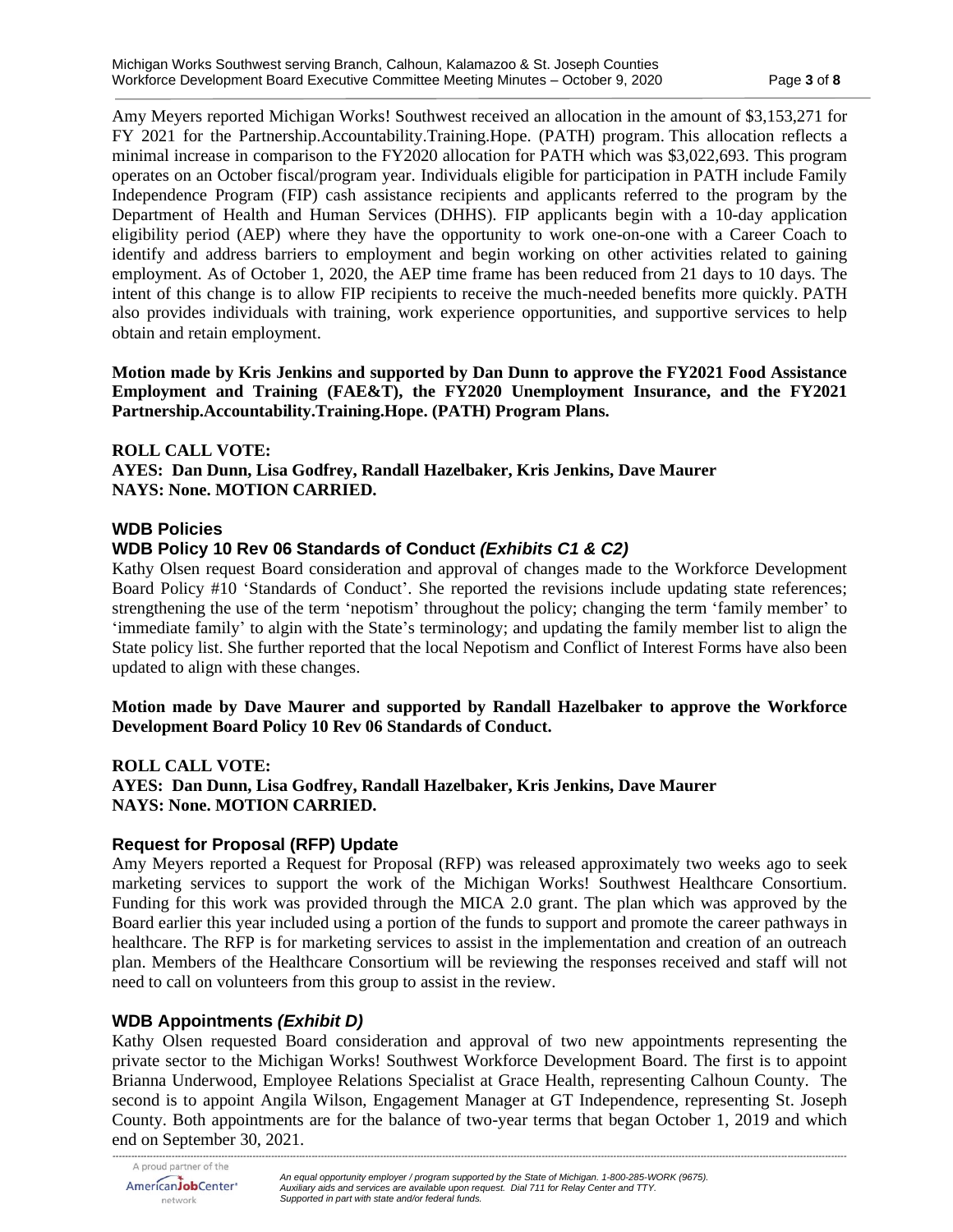**Motion made by Dan Dunn and supported by Randall Hazelbaker to approve the appointments of Brianna Underwood, Employee Relations Specialist at Grace Health, representing the private sector and Calhoun County and Angila Wilson, Engagement Manager at GT Independence, representing the private sector and St. Joseph County for the balance of two-year terms that began October 1, 2019 and which end on September 30, 2021.**

#### **ROLL CALL VOTE:**

**AYES: Dan Dunn, Lisa Godfrey, Randall Hazelbaker, Kris Jenkins, Dave Maurer NAYS: None. MOTION CARRIED.**

### **WDB 2021 Schedule**

Kathy Olsen reported usually at this time a schedule for the next year's meetings is proposed. Due to staff and Board member conflicts that have occurred during the past year, there has been a request to explore changing the WDB Executive Committee and quarterly full Board meetings to a day other than Friday. She asked if there were any objections to making a change and offered to send out a Doodle poll to determine what day of the month will work best for members. There were no objections made at the meeting. The results of the poll would be shared at the next meeting and the change would not take place until January 2021.

# **STAFF REPORTS**

### **Business Services Activities**

Ashley Iovieno reported on business services operations that included updates pertaining to the Virtual Job Fair Platform used for the VA Job Fair, the Career Technical Education Survey, the Going Pro Talent Fund, and Manufacturing Day.

*Virtual Job Fair Platform – VA Job Fair –* Ashley Iovieno provided an update regarding the virtual job fair for which MW! Southwest partnered with the Battle Creek VA to hold. This event was held on Thursday, September 17, 2020 from 9:00 am to noon with 28 booths reserved. Seventy-one (71) job seekers registered for the event and 50 job seekers attended. Although staff had hoped for more attendees, they were also aware that the current economic conditions and the scope of the event was specific to veterans. From the data received so far, some good connections were made at the event.

*Career Technical Education Survey* – As previously reported, the MW! Southwest business services team has been working closely with Kalamazoo RESA Career Technical Education (CTE) for several weeks to develop a survey for employers related to the operational millage that was passed last November for Kalamazoo County. The survey has been live for approximately three weeks; and so far of the 105 responses in process, approximately 80 of them are complete. Staff are hopeful that in the final days of collecting responses, that there will be a 20% response rate of completed surveys.

*Going Pro Talent Fund* – MW! Southwest is excited to announce that funding for the Going Pro Talent Fund has been restored for FY21 at approximately \$27 million. Final details have not yet been released regarding the rules for this year's application. The application period will be from November 2 to November 30 for independent applications, with Industry Led Collaborative applications opening in Spring. The award announcements are expected to be made mid- January with training periods starting February 1, 2021 through January 31, 2022. Staff are in the process of planning virtual information sessions for employers; the info sessions are scheduled to begin mid-October. The Business Services Team will also be available to hold one-on-one appointments with employers who are interested in learning more.

*Manufacturing Day* – Each year in October the State celebrates Manufacturing Day with each local area hosting different events to help educate the public, especially students, on opportunities in the industry. This year, given the current situation with many schools operating virtually, in conjunction with area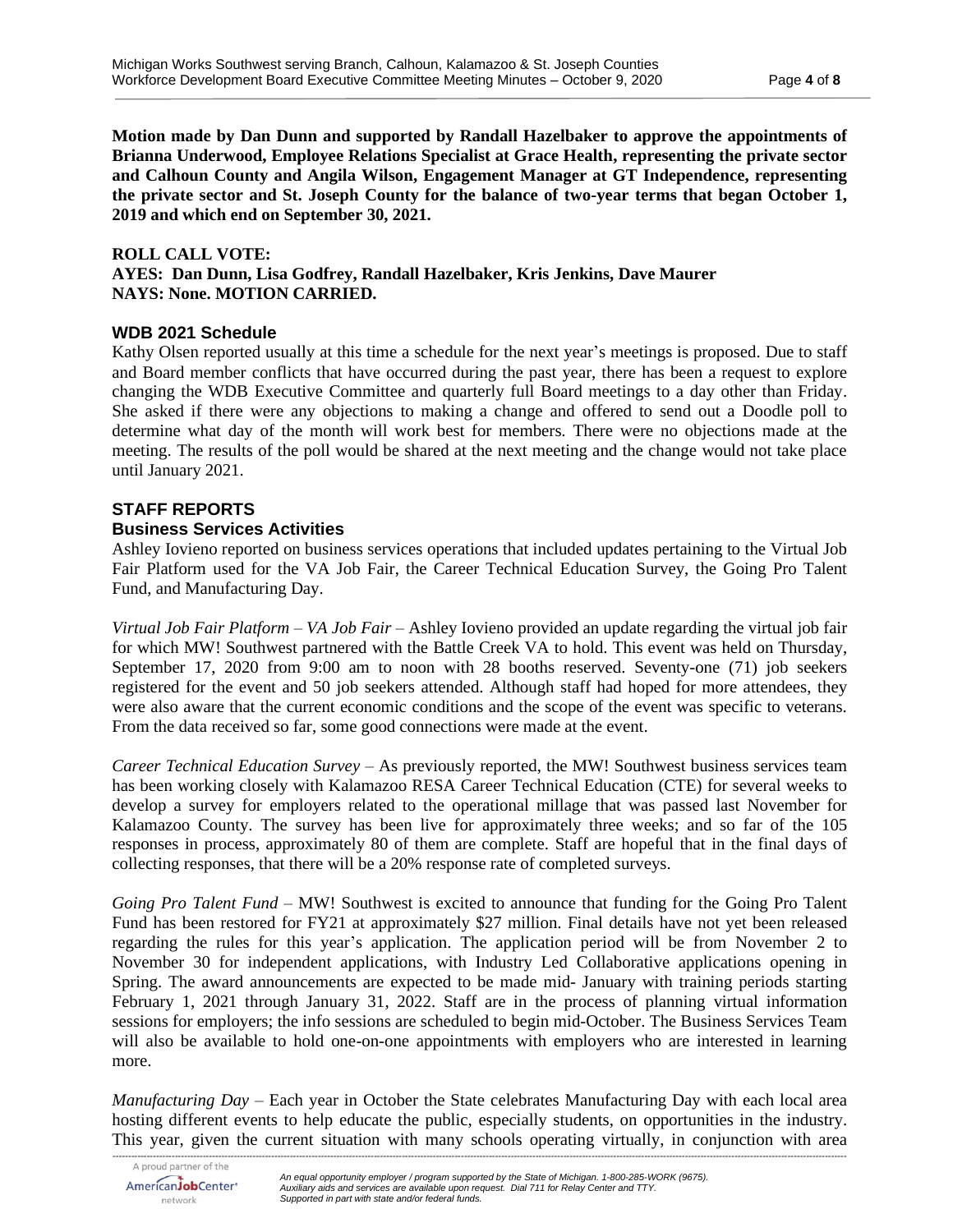partners' staff, it was decided to try some new and creative approaches. Manufacturing Day will be celebrated the entire month of October by hosting weekly virtual career panels for students in the Battle Creek school district. These sessions involve industry professionals answering questions from students about their careers. In addition to the career panels through funded by the Michigan Industries Cluster Approach grant (MICA 2.0) staff were able to create career exploratory videos featuring Charlie Zigler, a MW! SW business services staff, and industry professionals discussing their job functions within manufacturing. Five short videos 2-3 minutes in length were produced to highlight the areas of Business Administration, Logistics, Production, Engineering and IT. One longer video that is a compilation of all 5 of the shorter videos was also created. These videos will be shown to students throughout the week and they will also be released on social media in November after the students have viewed them. Ms. Iovieno gave a special acknowledgement to partner Battle Creek Unlimited for their help with this project.

## **Labor Market Information**

Jakki Bungart-Bibb reported the labor market continues to show signs of stress due to the pandemic, however improvements are being seen in the unemployment rates. Whether it is due to worker recall or job seekers starting to look for work, the unemployment rates have decreased steadily since the peak in April when it was at 24%. Based on information and reports from economists and the Bureau of Labor Statistics, the unemployment crisis and the pandemic itself has further brought to light health disparities and economic inequalities. White males in higher wage careers were more likely to keep their jobs during the pandemic, or if they were furloughed or laid off, they were more likely to return and at faster rate. As the labor market continues to show signs of stress, the hardest hit among the unemployed are lower wage, female, and minority workers. We do continue to see some improvements. The change from July to August was the smallest change in the last few months with all counties in the Michigan Works! Southwest service area seeing a decline in unemployment rates between 1 and 1.2%. Branch County is at 7.6%; Calhoun County is at 9.8%; Kalamazoo County is at 7.7%; and St Joseph County is at 8.2%. Overall Michigan's unemployment rate was unchanged between July and August as it remained at 8.7%.

| County               | <b>March</b> | <b>April</b> | May  | June | July | August |           |
|----------------------|--------------|--------------|------|------|------|--------|-----------|
|                      | 2020         | 2020         | 2020 | 2020 | 2020 | 2020   | Change    |
| <b>Branch</b>        | 3.2          | 22.9         | 19.2 | 12.3 | 8.8  | 7.6    | 1.2       |
| Calhoun              | 3.6          | 24.8         | 22.3 | 15.3 | 10.9 | 9.8    | $1.1\,$   |
| <b>Kalamazoo</b>     | 2.8          | 17.3         | 15.2 | 11.7 | 8.7  | 7.7    | 1.0       |
| <b>St Joseph</b>     | 3.4          | 30.3         | 19.5 | 13.1 | 9.3  | 8.2    | $1.1\,$   |
|                      |              |              |      |      |      |        |           |
| Michigan             | 4.3          | 24.0         | 21.3 | 14.9 | 8.7  | 8.7    | No change |
| <b>United States</b> | 3.5          | 14.7         | 13.3 | 11.1 | 10.2 |        |           |

The website link to the labor market reports generated from Burning Glass Analytics and Real Time Jobs Data *(Exhibit E)* that identified top detailed occupations, skills greatest in demand, and employers with the most job openings in Prosperity Region 8, Michigan Works! Southwest, and each of the four counties in the MW! Southwest Area for the period August 1, 2020 through September 30, 2020 was included in the agenda packet notice.

## **Michigan Works! Southwest Operational Update**

Jakki Bungart-Bibb reported Michigan Works! Southwest continues to operate at stage one in three of the service centers and all services are still being offered virtually. Discussions have begun regarding slowly advancing other centers to a different phase, potentially opening one day per week for in-person appointments. Those decisions are not made lightly, and many factors are taken into consideration when planning for changes. Currently the Battle Creek office is open two days per week for in-person appointments. Staff are watching the COVID-19 case numbers closely in that area and staff are aware that they have spiked over the last month. All COVID-19 safety precautions are in place at that center and inperson appointments are limited to those services that cannot be provided virtually or for customers that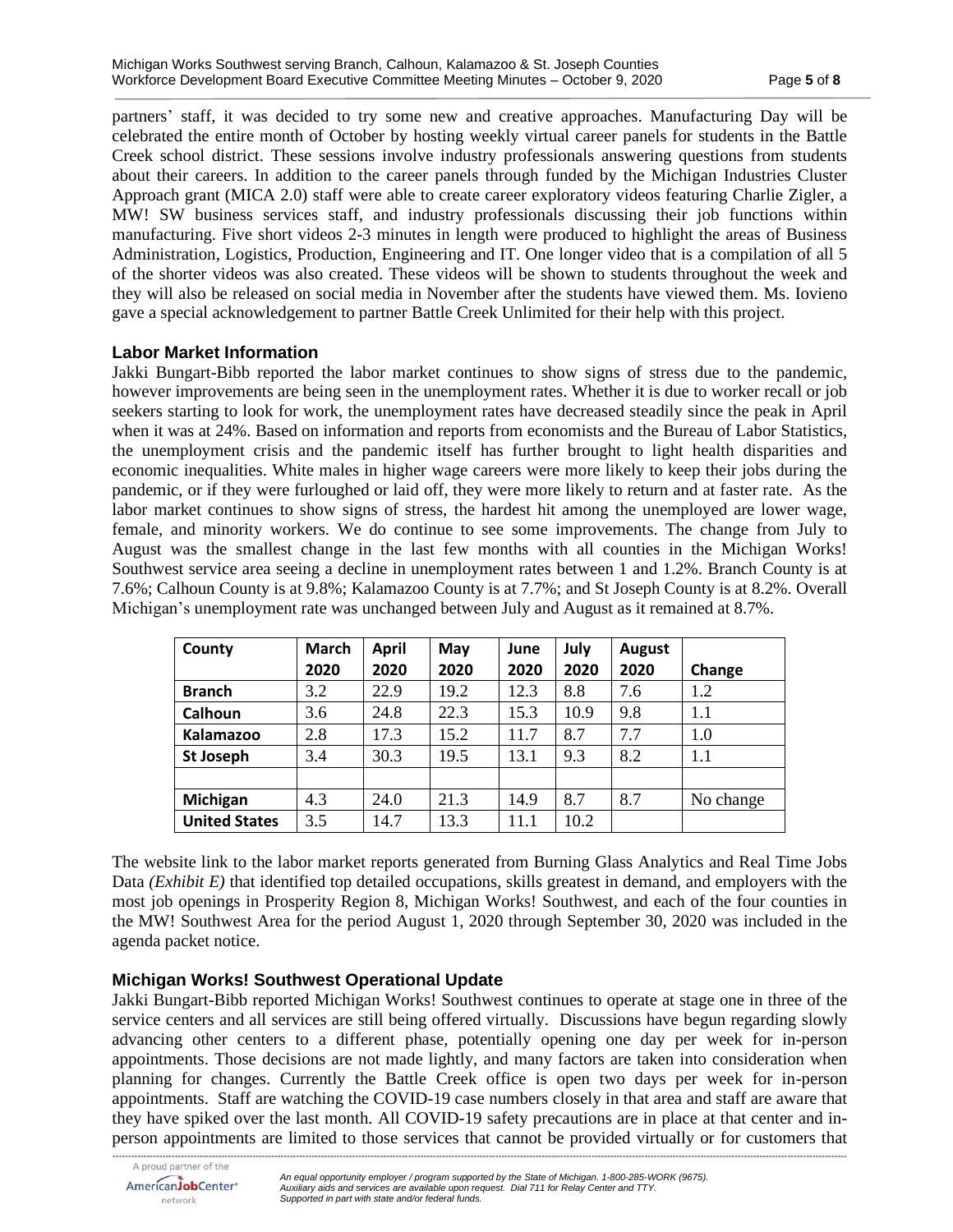have no access to internet. When discussing phase changes, staff are considering safety risk not only due to COVID-19 but also regarding unemployment. A great number of individuals are still struggling with unemployment benefit issues. The Kalamazoo service enter typically has unemployment insurance staff on site, so the safety risk is higher at that location and that fact is taken into consideration when discussing opening the Kalamazoo center for in-person appointments. She noted that just last week, MW! Southwest was notified that a UI customer threatened to drive their car through the building. The person was not angry with MW! staff but said they knew unemployment staff had an office at that location. Thus, MW! administration took all appropriate steps to make sure police and were notified and to ensure no staff were working in the building. Ultimately, nothing came of the threat, but it was a reminder of the heightened risk at that center. At this time, MW! Southwest will remain in the current phase and continue to have conversations about safely transitioning to other phases when the time is right.

Ms. Bibb reported that MW! Southwest under the leadership of service provider, WDI, is working with partners and other service providers to recruit for a third cohort of The Vision for Prosperity Apprenticeship Readiness Training Program. This cohort is focusing on recruiting from the City of Kalamazoo neighborhoods and the training is scheduled to begin on October 19, 2020. Sam Dougherty reported there have been some challenges with COVID-19 restrictions that included making some adjustments such as virtual recruiting. He thanked partners for their support and stated that staff are excited to begin another training session.

Ms. Bibb reported the MW! Southwest PATH team led by Dallas Oberlee participated in the SPARK Learning Community Convening a couple of weeks ago. Dallas Oberlee reported the event was hosted by Mathematica Policy Research and funded by the Office of Administration for Children and Families. The three-day event was originally planned as an in-person event; however, due to COVID-19, it was changed to a virtual event. Attendees from MW! Southwest and 14 other sites across the county gathered to discuss innovation and TANF programs. On the first day of the event, staff from MW! Southwest sat on a panel to discuss some of the changes that have been made locally during the past couple of years. One of those changes was implementing the Goal4 It! $(R)$  model that includes goal setting and coaching used by MW! Southwest PATH staff, as well as other local partners. The MW! Southwest panelists also shared information pertaining to design thinking sessions that led to local changes in the orientation sessions. Those changes, as well as others, were made to make the PATH program more focused on motivation and goal setting, as opposed to compliance. On the second day of the event, attendees participated in design thinking sessions to focus on what improvements could be made to the TANF programs. She noted that TANF is the funding that supports the PATH program and services. On the last day of the event, Ms. Oberlee reported that she and Hilary Smigiel shared a short presentation on a new innovation called TuaPath that was implemented locally in July 2020. She reported TuaPath is a virtual software where clients can attend virtual orientations, submit documentation and work with their coaches on goal setting. Staff will continue to explore ways to improve the new software. The three-day event was very helpful in that a lot of great ideas were exchanged and the group plans to reconvene in a couple of months to continue the work.

Ms. Bibb further reported that the Michigan Works! Southwest team was approached with a special invitation to participate in the *Future of Work Grand Challenge*. This challenge is powered by XPRIZE, MIT Solve, and Jobs for the Future. A regional approach is being planned and MW! Southwest is partnering with West Michigan Works! and Kinexus on this project. This is a competitive process and staff worked together to write and apply. The application was submitted at the end of September. If selected, Michigan Works! SW will be a pilot site for cutting edge technologies that aim to rapidly train, reskill and place dislocated workers. Updates regarding the application for this challenge will be shared with the Board as information becomes available.

Ms. Bibb acknowledged members of the operations leadership team for completing a year-long equity training. Staff mentioned included Ben Damerow, Amy Meyers, Dallas Oberlee, Sam Dougherty, Paige Daniels, Amanda Sutherland, Amy Holman, Sarah Pohl, Ashley Iovieno, Kathy Olsen, Don Edgerly, and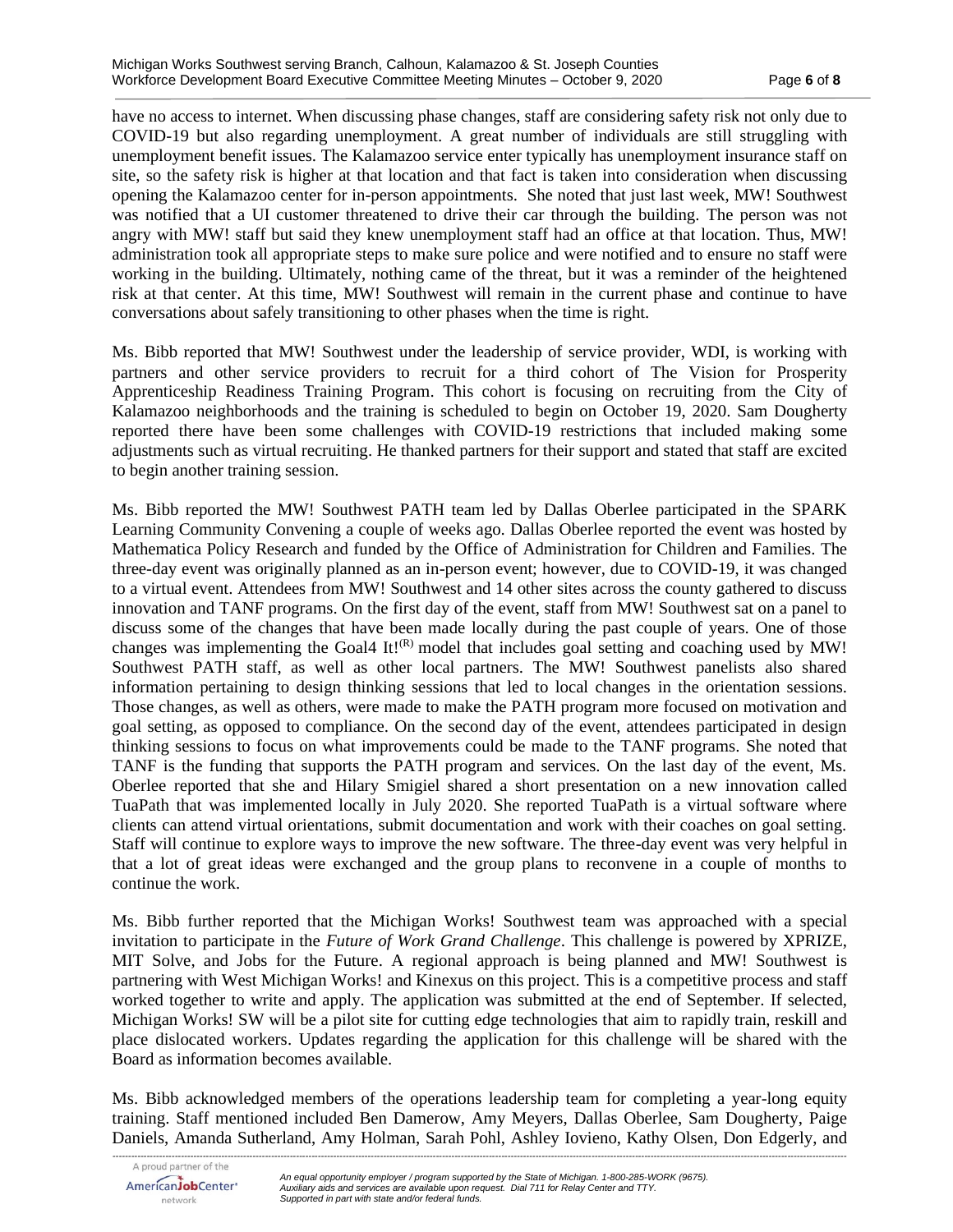Kara Stewart. This group represents leaders from all departments within the MW! Southwest agency. They committed to a training that began meeting every three weeks for four hours at a time, and then during the pandemic continued to meet bi-weekly for two-hour long zoom calls. She noted that this was a transformational training. Staff came together as a team, with a shared commitment to just be better. They learned together, had very difficult conversations, gained valuable knowledge and completed the training with the practical skills needed to really enhance and embed equitable practices in every aspect of the organization. Next steps will be to offer this same training to all staff over the course of the next year.

# **Director's Report –** *Exhibit F*

Ben Damerow reported on the Director's Report that was emailed to members prior to the meeting.

*Federal Budget 2021* – In late September, the House and Senate passed a continuing resolution bill that was signed by the President on September 30. The resolution extends approximately \$1.4 trillion in government funding until December 11. Both House and Senate leaders have said they intend to pass a bipartisan appropriations package by the December 11 deadline.

*State Budget 2021* On September 30, the Governor signed the state's \$62.75 billion budget for the next fiscal year. Talent and workforce related items include the following approximate amounts:

- Partnership Accountability Training and Hope (PATH)- \$69 million
- Michigan Reconnect Program- \$30 million
- Going Pro Talent Fund- \$28.6 million
- Expanded access to childcare- \$26 million
- Pure Michigan Campaign- \$15 million
- Expanded access to broadband-\$14.3 million
- Healthy Michigan Plan- \$5 million

*Executive Orders/Unemployment Insurance* - On October 2, the Michigan Supreme Court ruled the Governor lacked authority to issue or renew executive orders under the Emergency Management Act after April 30, 2020 without concurrence by the Legislature. By a 4-3 margin, the Supreme Court ruled the Emergency Powers of the Governor Act violates the Separation of Powers and/or the Non-Delegation Clauses of the Michigan Constitution. The ruling invalidates the Governor's executive orders related to COVID-19 after April 30, 2020 which includes extended and expanded unemployment benefits and workshare.

*Michigan Works! Association* - The Michigan Works! Association is in the process of restructuring the Board of Directors for 2021. He reported this Board was formed in 1987 prior to the Workforce Investment Act (WIA). Changes made to the governance structure will allow for increased representation by key sectors, allow for new strategic partners, ensure geographic representation from all parts of the state and include representatives from every Michigan Works! agency. The current board is in the process of modifying the bylaws and recruiting board members. The plan is to adopt the bylaw changes by the end of this year and have the new board seated in January of 2021. He reported that he will work with the MW! Southwest chair, vice-chair and nominating committee regarding representation from MW! Southwest.

#### **OLD BUSINESS**

None.

#### **CITIZENS' TIME** None.

#### **MEMBERS' TIME** None.

AmericanJobCenter<sup>®</sup> network